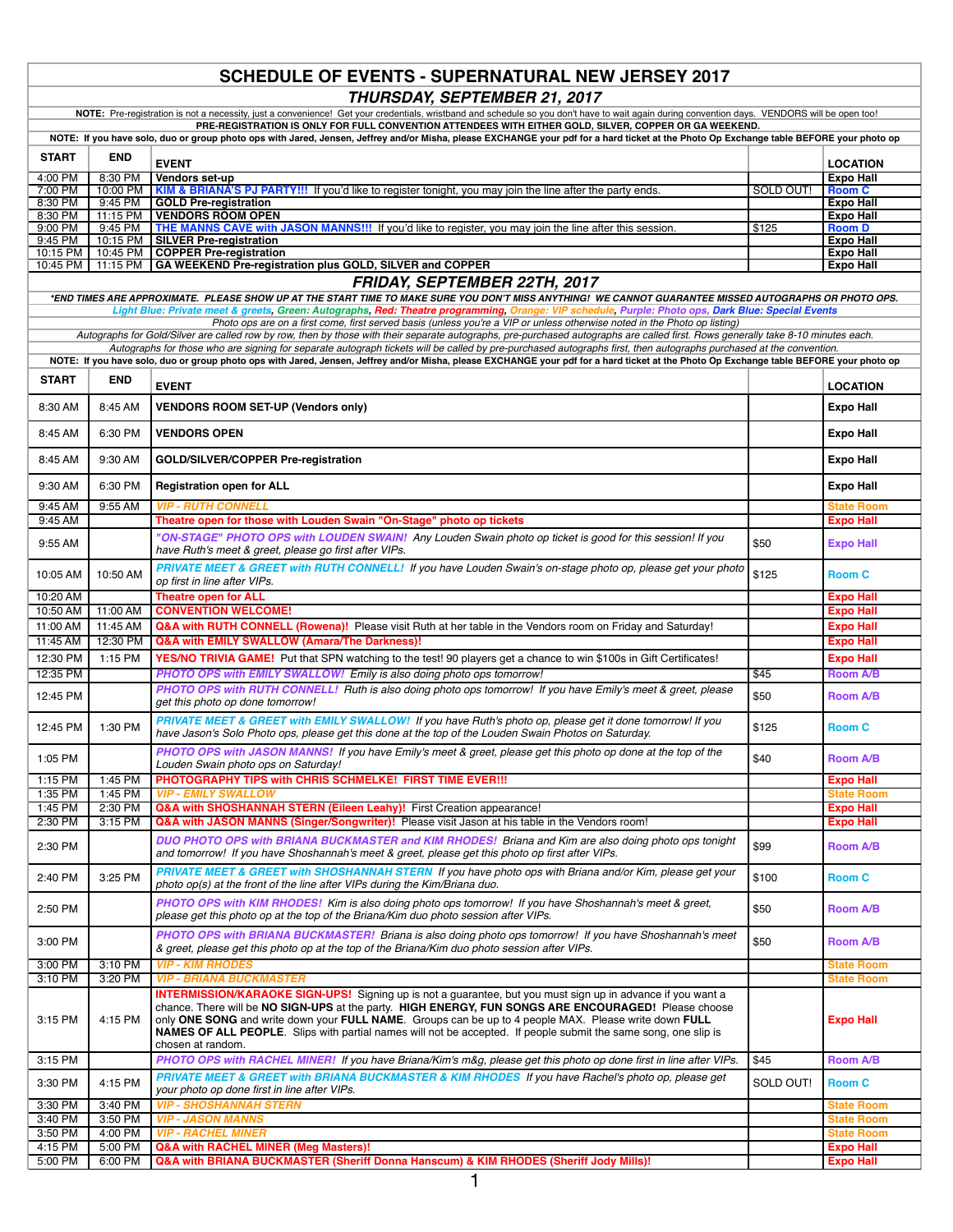| 6:05 PM      |            | PHOTO OPS with SHOSHANNAH STERN! If you have Rachel's m&g, please get this photo done first in line after VIPs.                                                                                                                                                                                                                                               | \$45                                | <b>Room A/B</b>  |
|--------------|------------|---------------------------------------------------------------------------------------------------------------------------------------------------------------------------------------------------------------------------------------------------------------------------------------------------------------------------------------------------------------|-------------------------------------|------------------|
| 6:15 PM      |            | AUTOGRAPHS with BRIANA BUCKMASTER & KIM RHODES - Included in GOLD! If you have Rachel's meet & greet,<br>please go to your meet & greet first. Briana/Kim will still be signing when your meet & greet ends.                                                                                                                                                  | Briana: \$50<br>Kim: \$50           | <b>Expo Hall</b> |
| 6:15 PM      | 7:00 PM    | PRIVATE MEET & GREET with RACHEL MINER! If you have Shoshannah's photo op, please get your photo op done<br>first in line after VIPs. If you have autographs, please go to this meet & greet first.                                                                                                                                                           | \$125                               | <b>Room C</b>    |
| 6:25 PM      |            | AUTOGRAPHS with EMILY SWALLOW - Included in GOLD and SILVER! If you have Rachel's meet & greet, please go<br>to your meet & greet first. Emily will still be signing when your meet & greet ends                                                                                                                                                              | <b>Emily: \$35</b>                  | <b>Expo Hall</b> |
| 7:00 PM      |            | AUTOGRAPHS with RACHEL MINER & SHOSHANNAH STERN - Signing for tickets only! If you have Alaina's Glam<br>Camp, please get these autographs first after VIPs.                                                                                                                                                                                                  | Rachel: \$35<br>Shoshannah:<br>\$35 | <b>Expo Hall</b> |
| 7:30 PM      | 8:45 PM    | GLAM CAMP with ALAINA HUFFMAN! If you have autographs, please get your autographs first.                                                                                                                                                                                                                                                                      | \$150                               | <b>Room C</b>    |
| 9:45 PM      | 11:45 PM   | FREE EVENT!!! "FANDOM FUNHOUSE" KARAOKE PARTY! With Matt Cohen, Jason Manns, Emily Swallow, Kim<br>Rhodes, Briana Buckmaster, Alaina Huffman and Ruth Connell! This is a GA event so there is no reserved seating.<br>For VIPs and the special needs section, please come to the front of the line.                                                           | FREE!                               | <b>Expo Hall</b> |
| 10:20 PM     |            | <b>KARAOKE KING PHOTO OP with MATT COHEN!</b>                                                                                                                                                                                                                                                                                                                 | \$45                                | <b>Room A/B</b>  |
| 10:30 PM     |            | "FRIDAY HOSTS" PHOTO OP with JASON MANNS and EMILY SWALLOW!<br>"KARAOKE QUEENS - Part 1" PHOTO OP with BRIANA BUCKMASTER and KIM RHODES! Briana and Kim are also                                                                                                                                                                                              | \$99                                | <b>Room A/B</b>  |
| 10:45 PM     |            | doing photo ops tomorrow! Your Friday Briana/Kim duo photo op ticket is good for this session.<br>"KARAOKE QUEENS - Part 2" PHOTO OP with RUTH CONNELL and ALAINA HUFFMAN! Alaina and Ruth are also                                                                                                                                                           | \$99                                | <b>Room A/B</b>  |
| 10:55 PM     |            | doing photo ops tomorrow!                                                                                                                                                                                                                                                                                                                                     | \$99                                | <b>Room A/B</b>  |
|              |            | <b>SATURDAY SEPTEMBER 23RD, 2017</b>                                                                                                                                                                                                                                                                                                                          |                                     |                  |
|              |            | *END TIMES ARE APPROXIMATE. PLEASE SHOW UP AT THE START TIME TO MAKE SURE YOU DON'T MISS ANYTHING! WE CANNOT GUARANTEE MISSED AUTOGRAPHS OR PHOTO OPS.                                                                                                                                                                                                        |                                     |                  |
|              |            | Light Blue: Private meet & greets, Green: Autographs, Red: Theatre programming, Orange: VIP schedule, Purple: Photo ops, Dark Blue: Special Events<br>Photo ops are on a first come, first served basis (unless you're a VIP or unless otherwise noted in the Photo op listing)                                                                               |                                     |                  |
|              |            | Autographs for Gold/Silver are called row by row, then by those with their separate autographs, pre-purchased autographs are called first. Rows generally take 8-10 minutes each.                                                                                                                                                                             |                                     |                  |
|              |            | Autographs for those who are signing for separate autograph tickets will be called by pre-purchased autographs first, then autographs purchased at the convention.<br>NOTE: If you have solo, duo or group photo ops with Jared, Jensen, Jeffrey and/or Misha, please EXCHANGE your pdf for a hard ticket at the Photo Op Exchange table BEFORE your photo op |                                     |                  |
| <b>START</b> | <b>END</b> | <b>EVENT</b>                                                                                                                                                                                                                                                                                                                                                  |                                     | <b>LOCATION</b>  |
| 9:00 AM      | 9:15 AM    | <b>VENDORS ROOM SET-UP</b>                                                                                                                                                                                                                                                                                                                                    |                                     | <b>Expo Hall</b> |
| 9:15 AM      | 6:30 PM    | <b>REGISTRATION &amp; VENDORS ROOM OPEN</b>                                                                                                                                                                                                                                                                                                                   |                                     | <b>Expo Hall</b> |
| 9:30 AM      | 10:15 AM   | PRIVATE MEET & GREET with JAKE ABEL! If you have Louden Swain's Photo op, please get this done Fri or Sun.                                                                                                                                                                                                                                                    | \$125                               | <b>Room C</b>    |
| 10:00 AM     |            | <b>Theatre open for ALL</b>                                                                                                                                                                                                                                                                                                                                   |                                     | <b>Expo Hall</b> |
| 10:00 AM     |            | PHOTO OPS with LOUDEN SWAIN! Any Louden Swain photo op ticket is good for this session! If you have Jake's M&G,<br>please get this done Friday or Sunday.                                                                                                                                                                                                     | \$50                                | <b>Room A/B</b>  |
| 10:20 AM     | 10:30 AM   | <b>VIP-JAKE ABEL</b>                                                                                                                                                                                                                                                                                                                                          |                                     | <b>Room D</b>    |
| 10:30 AM     | 10:45 AM   | <b>WELCOME!</b>                                                                                                                                                                                                                                                                                                                                               |                                     | <b>Expo Hall</b> |
| 10:45 AM     | 11:30 AM   | Q&A with JAKE ABEL (Adam Milligan)!                                                                                                                                                                                                                                                                                                                           |                                     | <b>Expo Hall</b> |
| 11:30 AM     | 12:15 PM   | Q&A with MATT COHEN (Young John Winchester)!                                                                                                                                                                                                                                                                                                                  |                                     | <b>Expo Hall</b> |
| 12:15 PM     | 1:15 PM    | <b>COSTUME CONTEST!</b> Vie for great prizes! Be in the audience 10 minutes before start time to participate!                                                                                                                                                                                                                                                 |                                     | <b>Expo Hall</b> |
| 12:20 PM     |            | PHOTO OPS with JAKE ABEL! If you are in the costume contest, please get this done first and then return to theatre.                                                                                                                                                                                                                                           | \$50                                | <b>Room A/B</b>  |
| 12:30 PM     | 12:40 PM   | <b>VIP - MATT COHEN</b>                                                                                                                                                                                                                                                                                                                                       |                                     | <b>Room D</b>    |
| 12:30 PM     |            | AUTOGRAPHS with LOUDEN SWAIN: At their table in the Vendors room, Louden Swain will be signing on a<br>complimentary basis for those who purchased a Louden Swain item from their merchandise table.                                                                                                                                                          |                                     | <b>Expo Hall</b> |
| 12:40 PM     |            | <b>PHOTO OPS with MATT COHEN!</b>                                                                                                                                                                                                                                                                                                                             | \$45                                | <b>Room A/B</b>  |
| 12:50 PM     | 1:00 PM    | <b>VIP - ALAINA HUFFMAN</b>                                                                                                                                                                                                                                                                                                                                   |                                     | <b>Room D</b>    |
| 1:00 PM      |            | "FANCY PANTS" DUO PHOTO OPS with RUTH CONNELL & ALAINA HUFFMAN! If you have Matt's M&G, please get<br>this photo op done first in line, after VIP's.                                                                                                                                                                                                          | \$95                                | <b>Room A/B</b>  |
| 1:10 PM      |            | PHOTO OPS with RUTH CONNELL! If you have Matt's M&G, please get this photo op done during the Ruth/Alaina duo                                                                                                                                                                                                                                                 | \$50                                | <b>Room A/B</b>  |
| 1:15 PM      | 2:00 PM    | <b>INTERMISSION</b>                                                                                                                                                                                                                                                                                                                                           |                                     | <b>Expo Hall</b> |
| 1:15 PM      | 2:00 PM    | PRIVATE MEET & GREET with MATT COHEN! If you have Ruth/Alaina Photos, please get these done at the top of the<br>Ruth/Alaina duo after VIP's. If you have Mark Sheppard's solo photo, please get this done during the Misha/Mark Duo                                                                                                                          | SOLD OUT!                           | <b>Room C</b>    |
| 1:20 PM      |            | PHOTO OPS with ALAINA HUFFMAN! If you have Matt's M&G, please get this photo op done during the Ruth/Alaina                                                                                                                                                                                                                                                   | \$45                                | <b>Room A/B</b>  |
| 1:30 PM      |            | PHOTO OPS with MARK SHEPPARD! If you have Matt's M&G, please get this photo op done during the Misha/Mark<br>duo                                                                                                                                                                                                                                              | \$75                                | <b>Room A/B</b>  |
| 2:00 PM      |            | <b>PHOTO OPS with EMILY SWALLOW!</b>                                                                                                                                                                                                                                                                                                                          | \$45                                | <b>Room A/B</b>  |
| 2:00 PM      | 2:15 PM    | <b>MUSIC VIDEO MIX</b>                                                                                                                                                                                                                                                                                                                                        |                                     | <b>Expo Hall</b> |
| 2:15 PM      | 3:00 PM    | Q&A with MARK SHEPPARD (Crowley)!                                                                                                                                                                                                                                                                                                                             |                                     | <b>Expo Hall</b> |
| 3:00 PM      | 3:30 PM    | <b>STAGE RESET</b>                                                                                                                                                                                                                                                                                                                                            |                                     | <b>Expo Hall</b> |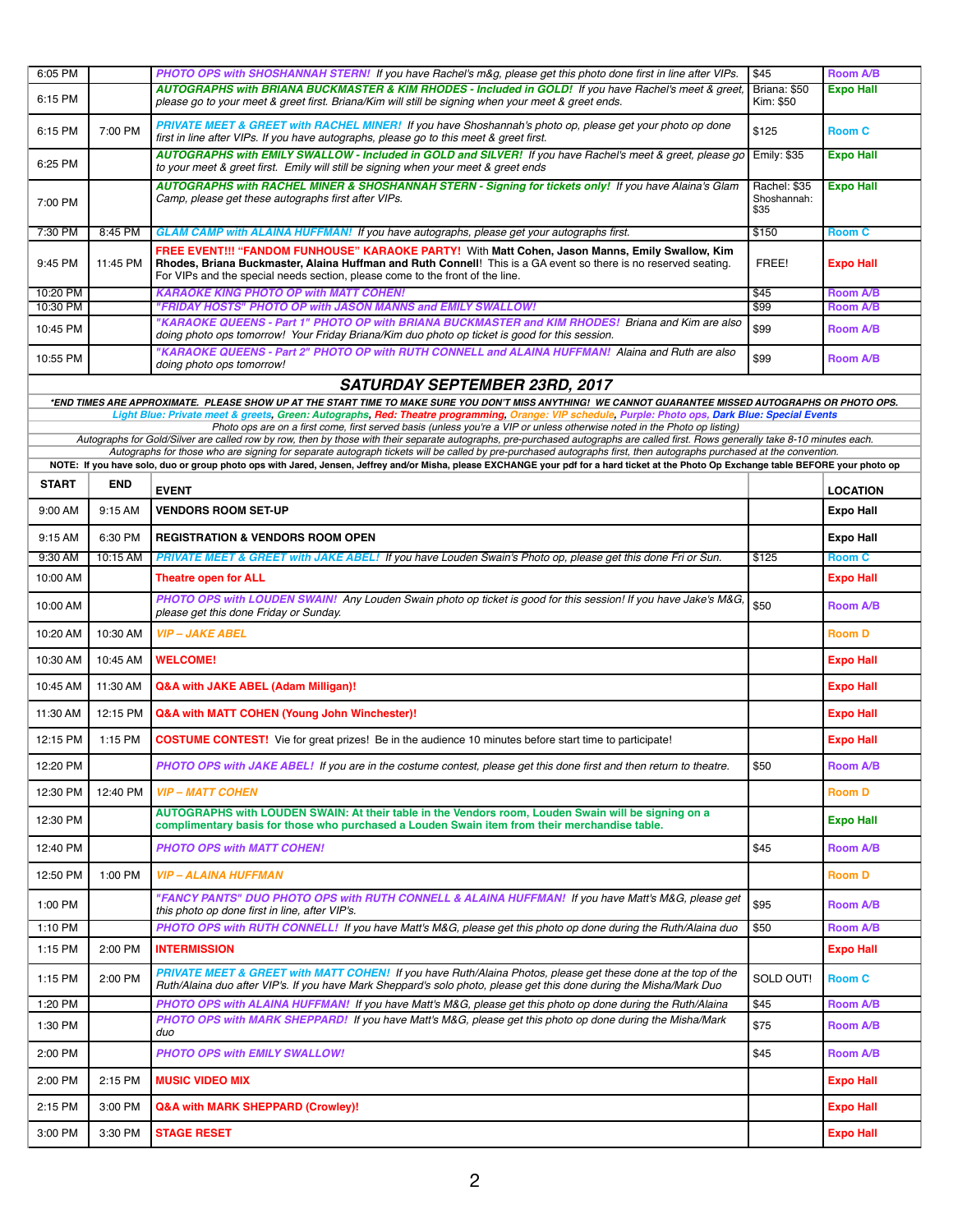|                                     |            | AUTOGRAPHS with BRIANA BUCKMASTER, KIM RHODES & EMILY SWALLOW - Signing for tickets only!                                                                                                                                                                                                                                                                                                                                                                                                                                                                                   | Briana: \$50<br>Emily: \$35 | <b>Expo Hall</b>                    |  |
|-------------------------------------|------------|-----------------------------------------------------------------------------------------------------------------------------------------------------------------------------------------------------------------------------------------------------------------------------------------------------------------------------------------------------------------------------------------------------------------------------------------------------------------------------------------------------------------------------------------------------------------------------|-----------------------------|-------------------------------------|--|
| 3:00 PM                             |            |                                                                                                                                                                                                                                                                                                                                                                                                                                                                                                                                                                             | Kim: \$50                   |                                     |  |
| 3:00 PM                             |            | PHOTO OPS with MISHA COLLINS! If you have Mark's meet & greet, please get this first in line after VIPs.                                                                                                                                                                                                                                                                                                                                                                                                                                                                    | \$109                       | <b>Room A/B</b>                     |  |
| 3:05 PM                             | 3:50 PM    | PRIVATE MEET & GREET with MARK SHEPPARD! If you have photo ops with Briana and/or Kim, please get your<br>photo op(s) done after this session. If you have Misha's Solo photo, please get your photo op first in line after VIP's.                                                                                                                                                                                                                                                                                                                                          | SOLD OUT!                   | <b>Room C</b>                       |  |
| 3:30 PM                             | 4:25 PM    | NO-MINIMUM BID AUCTION! Here's your chance to get amazing collectibles at no-minimum bid!                                                                                                                                                                                                                                                                                                                                                                                                                                                                                   |                             | <b>Expo Hall</b>                    |  |
| 3:45 PM                             |            | "SUGAR HIGH AF" DUO PHOTO OPS with BRIANA BUCKMASTER and KIM RHODES! If you have Mark's meet &<br>greet, please get this photo op done after your meet & greet. If you have Misha's M&G, Get this done first in line after VIP.                                                                                                                                                                                                                                                                                                                                             | \$129                       | <b>Room A/B</b>                     |  |
| 3:50 PM                             | 4:35 PM    | "ADVENTURE" with MISHA COLLINS! If you have photo ops with Briana and/or Kim, please get your photo op(s) done<br>at the top of the Kim/Briana Duo after VIPs.                                                                                                                                                                                                                                                                                                                                                                                                              | SOLD OUT!                   | <b>Room C</b>                       |  |
| 4:00 PM                             |            | <b>PHOTO OPS with KIM RHODES!</b>                                                                                                                                                                                                                                                                                                                                                                                                                                                                                                                                           | \$50                        | <b>Room A/B</b>                     |  |
| 4:05 PM                             | 4:15 PM    | <b>VIP - MARK SHEPPARD</b>                                                                                                                                                                                                                                                                                                                                                                                                                                                                                                                                                  |                             | <b>Room D</b>                       |  |
| 4:10 PM                             |            | <b>PHOTO OPS with BRIANA BUCKMASTER!</b>                                                                                                                                                                                                                                                                                                                                                                                                                                                                                                                                    | \$50                        | <b>Room A/B</b>                     |  |
| 4:25 PM                             | 4:30 PM    | <b>MUSIC VIDEO</b>                                                                                                                                                                                                                                                                                                                                                                                                                                                                                                                                                          |                             | <b>Expo Hall</b>                    |  |
| 4:30 PM                             | 5:15 PM    | Q&A with BRIANA BUCKMASTER (Sheriff Donna Hanscum), RUTH CONNELL (Rowena), ALAINA HUFFMAN<br>(Abaddon/Josie Sands), Kim Rhodes (Sheriff Jody Mills) and EMILY SWALLOW (Amara/The Darkness)! Make sure<br>to visit Alaina and Ruth at their tables in the Vendors room!                                                                                                                                                                                                                                                                                                      |                             | <b>Expo Hall</b>                    |  |
| 5:15 PM                             | 6:15 PM    | Q&A with MISHA COLLINS (Castiel)!                                                                                                                                                                                                                                                                                                                                                                                                                                                                                                                                           |                             | <b>Expo Hall</b>                    |  |
| 6:20 PM<br>6:30 PM                  |            | <b>DUO PHOTO OPS with MISHA COLLINS &amp; MARK SHEPPARD!</b><br>AUTOGRAPHS with MATT COHEN - Signing for separate tickets! If you have Photo ops, please get your photo ops<br>done first. If you have the Witching hour or Alaina's M&G, please get this done first.                                                                                                                                                                                                                                                                                                       | \$149<br>Matt: \$35         | <b>Room A/B</b><br><b>Expo Hall</b> |  |
| 6:45 PM                             | 6:55 PM    | <b>VIP - MISHA COLLINS</b>                                                                                                                                                                                                                                                                                                                                                                                                                                                                                                                                                  |                             | <b>Room D</b>                       |  |
| 6:45 PM                             |            | AUTOGRAPHS with JAKE ABEL & MARK SHEPPARD - Included in GOLD & SILVER! If you have the Witching hour<br>or Alaina's M&G, please get this done first.                                                                                                                                                                                                                                                                                                                                                                                                                        | Jake: \$35<br>Mark: \$60    | <b>Expo Hall</b>                    |  |
| 7:00 PM                             |            | AUTOGRAPHS with MISHA COLLINS - Included in GOLD! If you have the Witching hour or Alaina's M&G, please get<br>this done first.                                                                                                                                                                                                                                                                                                                                                                                                                                             | \$85                        | <b>Expo Hall</b>                    |  |
| 7:15 PM                             | 8:15 PM    | "ROWENA'S WITCHING HOUR" with RUTH CONNELL! If you have autographs, please get your autographs first.                                                                                                                                                                                                                                                                                                                                                                                                                                                                       | SOLD OUT!                   | <b>Room C</b>                       |  |
| 7:30 PM<br>10:00 PM                 | 8:15 PM    | PRIVATE MEET & GREET with ALAINA HUFFMAN! If you have autographs, please get your autographs first.<br><b>CONCERT DOORS OPEN</b>                                                                                                                                                                                                                                                                                                                                                                                                                                            | \$125                       | <b>Room D</b><br><b>Expo Hall</b>   |  |
|                                     |            | Creation Entertainment presents: Saturday Night Special Starring Louden Swain plus Celebrity Guests! Louden<br>Swain features Rob Benedict (covering for Rob is the amazing and super talented Jason Manns!), bassist Mike                                                                                                                                                                                                                                                                                                                                                  |                             |                                     |  |
| 10:15 PM                            |            | Borja, lead guitarist Billy Moran and drummer Stephen Norton. The concert also features tentative performances by<br>Jake Abel, Jensen Ackles, Briana Buckmaster, Matt Cohen, Ruth Connell, Kim Rhodes and Emily Swallow and<br>performances by Creation's own Adam Malin on Keys, Stephanie Dizon on Vocals and Chris Schmelke on bass!<br>Complimentary for Gold, Silver<br>and Copper Patrons. Merchandise is available at the concert and at their table in the Vendors room. They will be signing<br>autographs on Saturday and Sunday. Check your schedule for times. |                             | <b>Expo Hall</b>                    |  |
| <b>SUNDAY, SEPTEMBER 24TH, 2017</b> |            |                                                                                                                                                                                                                                                                                                                                                                                                                                                                                                                                                                             |                             |                                     |  |
|                                     |            | END TIMES ARE APPROXIMATE.  PLEASE SHOW UP AT THE START TIME TO MAKE SURE YOU DON'T MISS ANYTHING!  WE CANNOT GUARANTEE MISSED AUTOGRAPHS OR PHOTO OPS.<br>Light Blue: Private meet & greets, Green: Autographs, Red: Theatre programming, Orange: VIP schedule, Purple: Photo ops, Dark Blue: Special Events                                                                                                                                                                                                                                                               |                             |                                     |  |
|                                     |            | Photo ops are on a first come, first served basis (unless you're a VIP or unless otherwise noted in the Photo op listing)<br>Autographs for Gold/Silver are called row by row, then by those with their separate autographs, pre-purchased autographs are called first. Rows generally take 8-10 minutes each.                                                                                                                                                                                                                                                              |                             |                                     |  |
|                                     |            | Autographs for those who are signing for separate autograph tickets will be called by pre-purchased autographs first, then autographs purchased at the convention.<br>NOTE: If you have solo, duo or group photo ops with Jared, Jensen, Jeffrey and/or Misha, please EXCHANGE your pdf for a hard ticket at the Photo Op Exchange table BEFORE your photo op                                                                                                                                                                                                               |                             |                                     |  |
| <b>START</b>                        | <b>END</b> |                                                                                                                                                                                                                                                                                                                                                                                                                                                                                                                                                                             |                             |                                     |  |
| 8:00 AM                             | 8:15 AM    | <b>EVENT</b><br><b>VENDORS ROOM SET-UP</b>                                                                                                                                                                                                                                                                                                                                                                                                                                                                                                                                  |                             | <b>LOCATION</b><br><b>Expo Hall</b> |  |
| 8:15 AM                             | 6:30 PM    | <b>REGISTRATION/VENDORS ROOM OPEN</b>                                                                                                                                                                                                                                                                                                                                                                                                                                                                                                                                       |                             | Expo Hall                           |  |
| 8:30 AM                             |            | PHOTO OPS with JEFFREY DEAN MORGAN! If you have Mornings with Mary, please get this photo op done at the top                                                                                                                                                                                                                                                                                                                                                                                                                                                                | \$125                       | <b>Room A/B</b>                     |  |
| 8:45 AM                             | 9:45 AM    | of the J3 photo op session.<br>MORNINGS with MARY with SAMANTHA SMITH! tickets available at registration. If you have JDM's photo op,                                                                                                                                                                                                                                                                                                                                                                                                                                       | \$85                        | <b>Room C</b>                       |  |
| 9:30 AM                             |            | please get your photo op done at the top of the J3 photo op.<br><b>Theatre open for GOLD ONLY</b>                                                                                                                                                                                                                                                                                                                                                                                                                                                                           |                             | <b>Expo Hall</b>                    |  |
| 9:35 AM                             | 9:45 AM    | <b>VIP - JEFFREY DEAN MORGAN</b>                                                                                                                                                                                                                                                                                                                                                                                                                                                                                                                                            |                             | <b>Room D</b>                       |  |
| 10:00 AM                            | 10:30 AM   | <b>GOLD PANEL with JENSEN ACKLES, JARED PADALECKI &amp; JEFFREY DEAN MORGAN</b>                                                                                                                                                                                                                                                                                                                                                                                                                                                                                             |                             | <b>Expo Hall</b>                    |  |
| 10:35 AM                            |            | Theatre open for all                                                                                                                                                                                                                                                                                                                                                                                                                                                                                                                                                        |                             | <b>Expo Hall</b>                    |  |
| 10:45 AM                            | 11:15 AM   | PRIVATE MEET & GREET with JEFFREY DEAN MORGAN! If you have Jensen's solo photo ops, please get this done<br>immediately following the M&G.                                                                                                                                                                                                                                                                                                                                                                                                                                  | SOLD OUT!                   | <b>Room C</b>                       |  |
| 10:45 AM                            |            | PHOTO OPS with JENSEN ACKLES! Please be seated in the Theatre and wait for your photo op # to be called. If you                                                                                                                                                                                                                                                                                                                                                                                                                                                             |                             |                                     |  |
|                                     |            | have #1-#50, go directly to the photo ops room. If you have Jared's m&g, get your photo done first after VIPs.                                                                                                                                                                                                                                                                                                                                                                                                                                                              | SOLD OUT!                   | <b>Room A/B</b>                     |  |